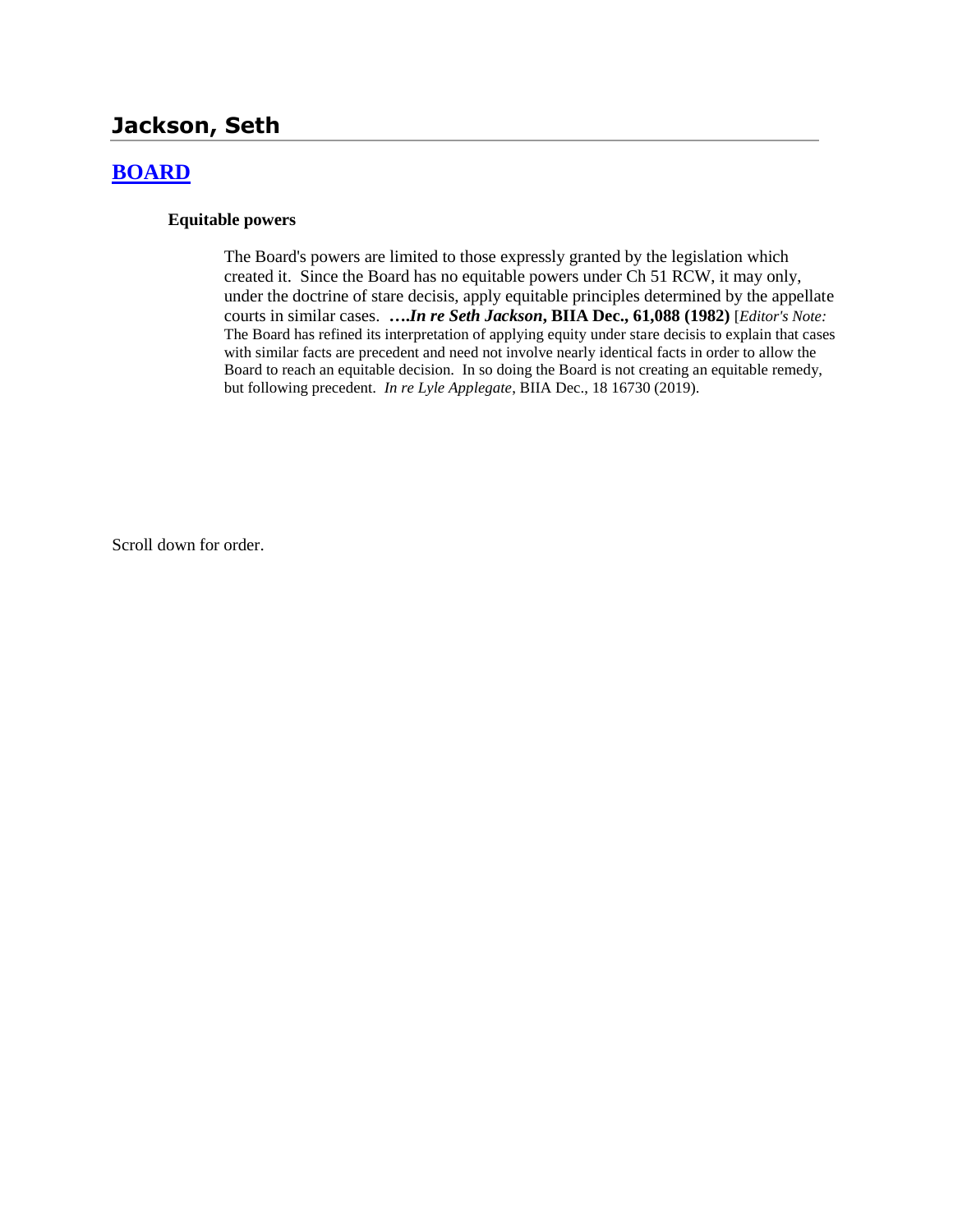### **BEFORE THE BOARD OF INDUSTRIAL INSURANCE APPEALS STATE OF WASHINGTON**

**)**

**IN RE: SETH E. JACKSON ) DOCKET NO. 61,088**

**CLAIM NO. H-614937 ) DECISION AND ORDER**

APPEARANCES:

Claimant, Seth E. Jackson, by Salter, McKeehen, Gudger and Rabine, P.S., per Carleton H. A. Taber

Employer, Security Savesco, Inc., None

Department of Labor and Industries, by The Attorney General, per James S. Kallmer, Assistant

This is an appeal filed by the claimant on December 9, 1981, from an order of the Department of Labor and Industries dated July 28, 1981, which denied claimant's application to reopen this claim on the ground that the evidence discloses no aggravation of the injury, and which segregated and denied a condition described as "convulsive disorder" as being causally unrelated to the injury of November 2, 1979. Appeal **DISMISSED**.

## **DECISION**

Pursuant to RCW 51.52.104 and RCW 51.52.106, this matter is before the Board for review and decision on a timely Petition for Review filed by the claimant to a Proposed decision and Order issued on September 10, 1982, in which claimant's appeal from the order of the Department dated July 28, 1981 was dismissed.

The Board has reviewed the evidentiary rulings in the record of proceedings and finds that no prejudicial error was committed and said rulings are hereby affirmed.

The issue presented by this appeal and the evidence presented by the parties are adequately set forth in the Proposed Decision and Order. No testimony was received as to the merits since it was concluded in the Proposed Decision and Order that this Board lacked jurisdiction to hear the claimant's appeal. We agree.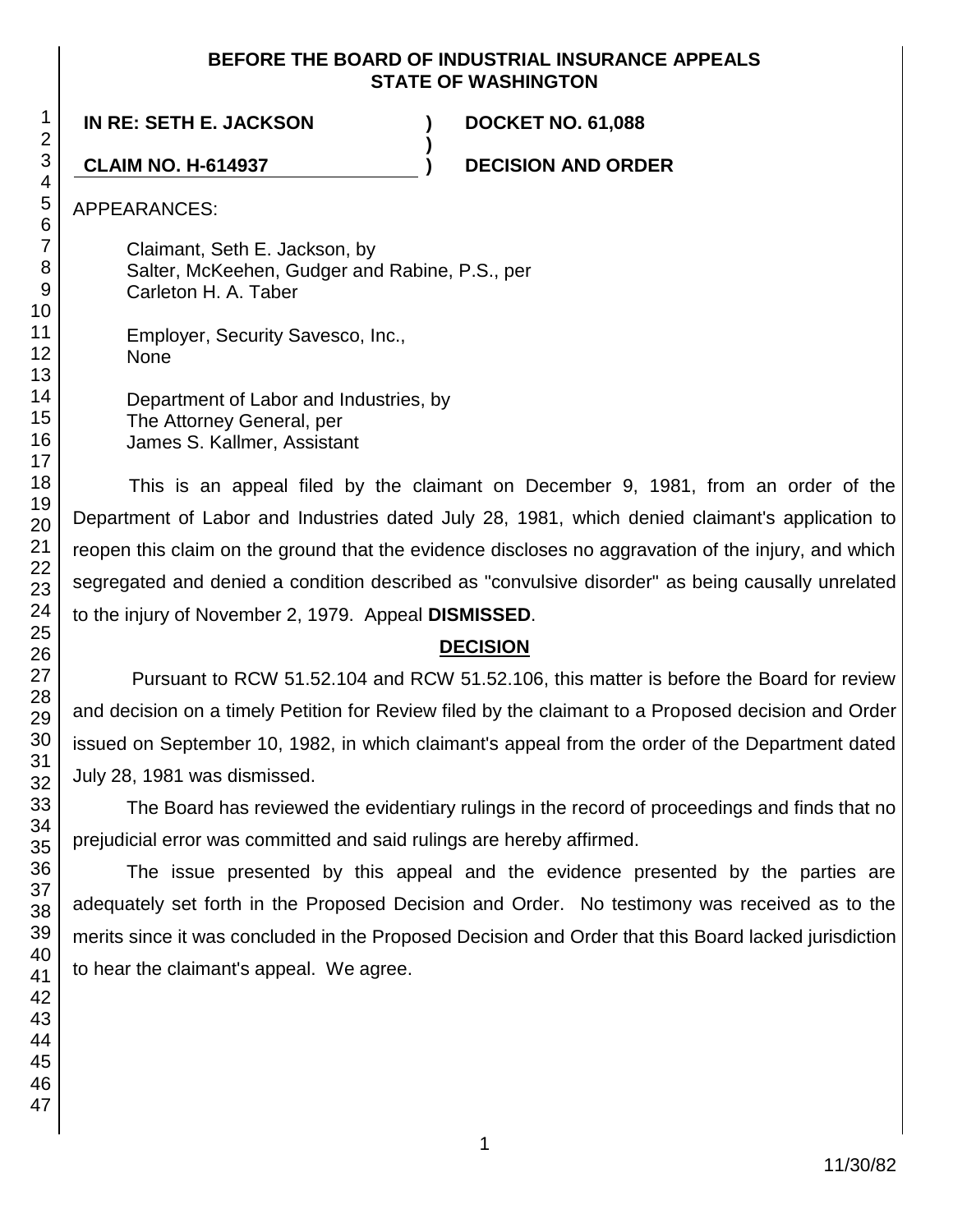The Department's order dated July 28, 1981 (Exhibit No. 1) contained a clerical error in the spelling of Mr. Jackson's first name ("Seith" instead of the correct "Seth"). We view this as a matter of no consequence. The transcript contains nothing to suggest that the error delayed delivery of the order to the claimant -- to any extent, or at all. The error was not of such magnitude as to provide any basis for confusion as to applicability, despite Mr. Jackson's testimony to the contrary.

The claimant's notice of appeal purports to be taken both from the order dated July 28, 1981 (Exhibit No. 1) and from the Department's letter dated October 26, 1981 (Exhibit No. 4). The latter does not re-adjudicate the claim and cannot relieve the claimant from timely appealing from the order of July 28. Exhibit No. 4 is simply a letter of explanation to the former attorney of the claimant, explaining why the Department could take no further action on the matter.

The burden of proving those facts essential to support the jurisdiction of this Board is upon the claimant as the appellant. Lewis v. Department of Labor and Industries, 46 Wn. 2d 391, 397 (1955). RCW 51.52.060 requires the filing of an appeal with this Board by the aggrieved person within 60 days of the date of communication of the Department's order. The record of this appeal contains no evidence purporting to show that Mr. Jackson filed his appeal with this Board within 60 days of the date of delivery of Exhibit No. 1 to him. To the contrary, Mr. Jackson's testimony tends to show receipt of Exhibit No. 1 in due course of mail delivery, and his appeal was not filed with this Board until December 9, 1981.

Alternatively, in his Petition for Review Mr. Jackson urges the Board to exercise equitable powers to accept jurisdiction, based either upon equitable estoppel or upon Mr. Jackson's lack of capacity to understand any communication of Exhibit No. 1.

We find the testimony of Lola Gentry to be more persuasive than that of Mr. Jackson. We do not believe her conversation with him provided any basis for equitable estoppel. Further, it does not appear an agency such as this Board can be conferred with subject matter jurisdiction because of estoppel. An administrative tribunal has a more restricted scope of authority. State v. Higher Education Personnel Board, 16 Wn. App. 642 (1976).

The case cited immediately above points out that the powers of a state agency are limited to those expressly granted to it by the legislation which created it. Title 51 of RCW confers no equitable power to this Board. This Board may by stare decisis apply only those equitable principles previously determined by appellate courts, which inherently have such equitable powers, to fact situations compatible with cases such as Ames v. Department of Labor and Industries, 176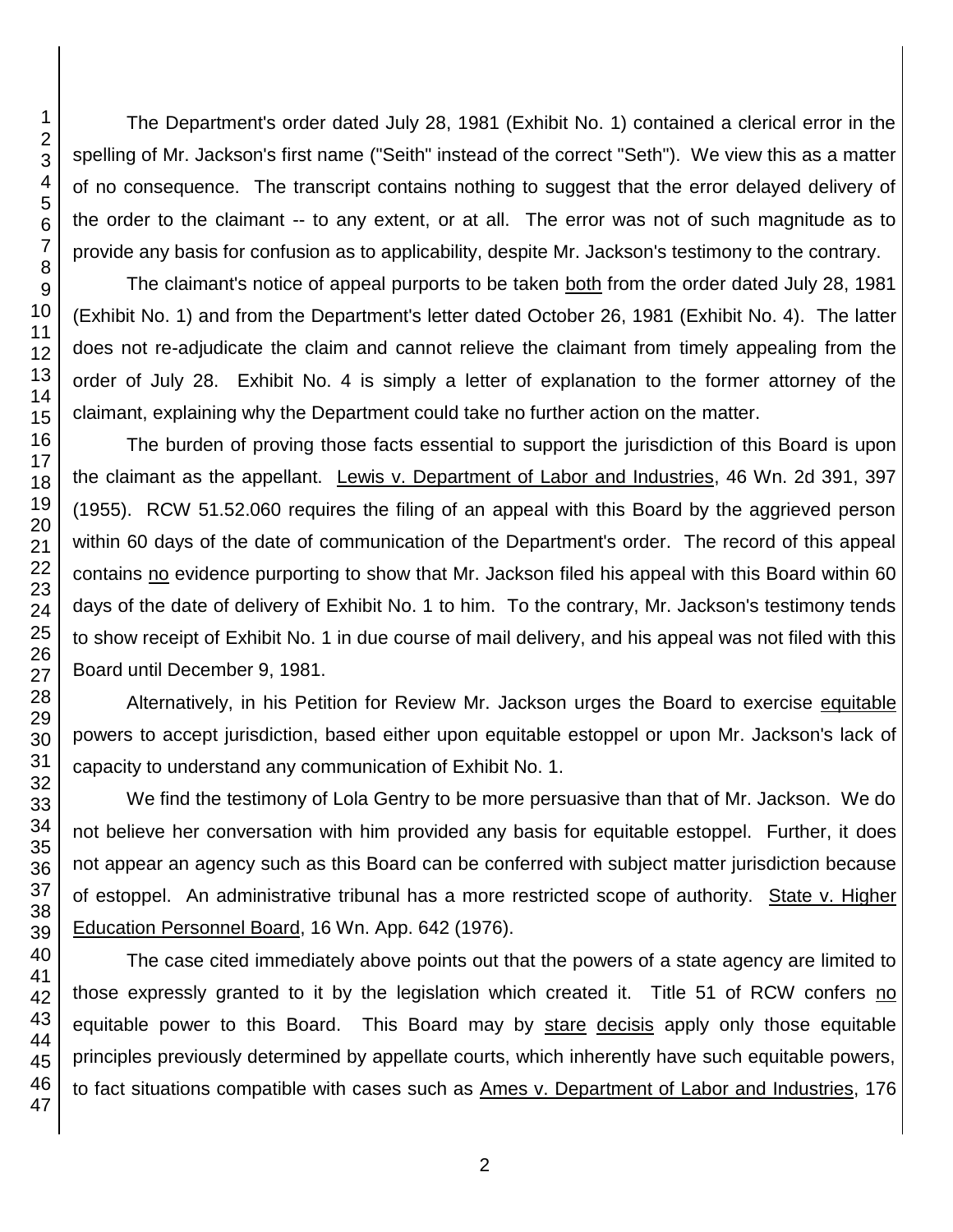Wash. 609 (1934) and Rodriquez v. Department of Labor and Industries, 85 Wn. 2d 949 (1975). This case is clearly not compatible with those cases.

Mr. Jackson urges this Board to consider certain allegations, which did not enter the record of this appeal as sworn testimony, which purport to show his limited understanding or "perceptual abilities". Speaking in Kaiser Aluminum and Chemical Corporation v. Department of Labor and Industries, 45 Wn. 2d 745, 747 (1954), the court stated that this Board, being a quasi-judicial body, must base its findings and determinations upon evidence rather than upon the information or experience of its members. See Watt v. Weyerhaeuser Company, 18 Wn. App. 731, 739 (1977). The evidence contained in the record is insufficient to show this claimant to be either illiterate or of unsound mind.

All of the findings and conclusions in the Proposed Decision and Order are stricken, and are replaced by those which follow.

## **FINDINGS OF FACT**

After a careful review of the entire record, the Board finds as follows:

- 1. On November 26, 1979, the claimant, Seth E. Jackson, filed an accident report with the Department of Labor and Industries alleging that he had sustained an industrial injury on November 2, 1979, while in the course of his employment with Security Savesco, Inc. On August 19, 1980, the Department issued its order allowing and closing the claim, having provided medical treatment only. On November 19, 1980, the Department issued an order indicating that a request for reconsideration had been timely filed, but that no error had been committed and again closed the claim in accordance with its prior order dated August 19, 1980.
- 2. On July 7, 1981, Mr. Jackson filed with the Department an application to reopen his claim for alleged aggravation of condition. On July 28, 1981, the Department issued its order segregating and denying a condition described as "convulsive disorder" as being causally unrelated to the industrial injury of November 2, 1979. The order denied the application to reopen the claim on the ground that the evidence disclosed no aggravation of the injury and further stated that the claim shall remain closed pursuant to the provisions of the order dated August 19, 1980. On October 21, 1981, the Department received a notice of protest from an attorney then representing the claimant. On October 26, 1981, the Department, acting by and through its claims consultant, Sarah C. Frederick, wrote a letter to the claimant's attorney stating that the order dated July 28, 1981 (denying the application to reopen the claim for aggravation of condition) had been issued and that no timely notice of protest had been received either from the claimant or an attending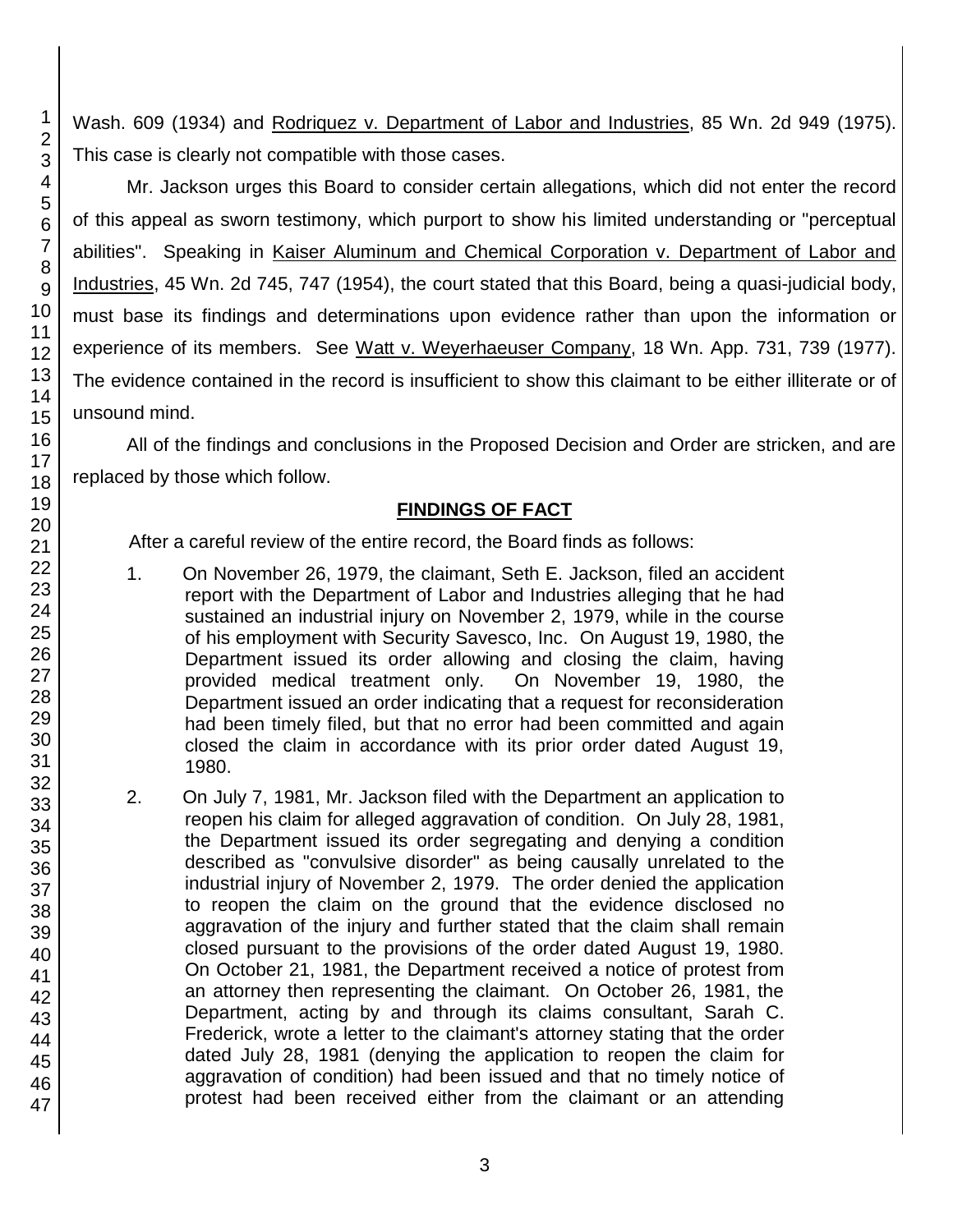physician. On December 9, 1981, the Board of Industrial Insurance Appeals received a notice of appeal (signed and mailed December 8, 1981) in which present counsel for claimant purported to appeal from both the order dated July 28, 1981, and from the Department's letter dated October 26, 1981. On January 4, 1982, this Board issued its order granting the appeal, subject to proof of timeliness, and directed that proceedings be held on the issues raised in the notice of appeal.

3. The order of the Department dated July 28, 1981, which denied Mr. Jackson's application to reopen his claim for aggravation of condition, included the following heading:

"ANY PROTEST OR REQUEST FOR RECONSIDERATION OF THIS ORDER MUST BE MADE IN WRITING TO THE DEPARTMENT OF LABOR AND INDUSTRIES IN OLYMPIA WITHIN 60 DAYS. FURTHER APPEALABLE ORDER WILL FOLLOW SUCH A REQUEST. ANY APPEAL FROM THIS ORDER MUST BE MADE TO THE BOARD OF INDUSTRIAL INSURANCE APPEALS, OLYMPIA, WITHIN 60 DAYS FROM THE DATE THIS ORDER WAS COMMUNICATED TO THE PARTIES, OR THE SAME SHALL BECOME FINAL."

- 4. Mr. Jackson received the order issued by the Department on July 28, 1981, in due course of mail.
- 5. The letter from the Department to the claimant, dated October 26, 1981, was not a final appealable order; it was simply a letter of explanation.
- 6. The claimant's notice of appeal, received by this Board on December 9, 1981, was not filed within 60 days from the date of communication to claimant of that order issued by the Department on July 28, 1981.
- 7. On or about July 28, 1981, claimant was neither illiterate nor of unsound mind.
- 8. The Department's order issued July 28, 1981, contained a clerical error in the spelling of Mr. Jackson's first name, in that "Seth" was misspelled as "Seith." This error did not delay delivery of that order to the claimant, nor did it confuse the claimant as to its applicability to him or as to the contents of said order.
- 9. Mr. Jackson was not misled by any contact with any employee of the Department into believing that there was no need to appeal from, or to protest from, the Department order dated July 28, 1981.

## **CONCLUSIONS OF LAW**

Based upon the foregoing findings of fact, this Board reaches the following conclusions:

1. The Board of Industrial Insurance Appeals lacks jurisdiction over the subject matter of this appeal, because of the failure of the claimant to comply with the requirements of RCW 51.52.060.

1